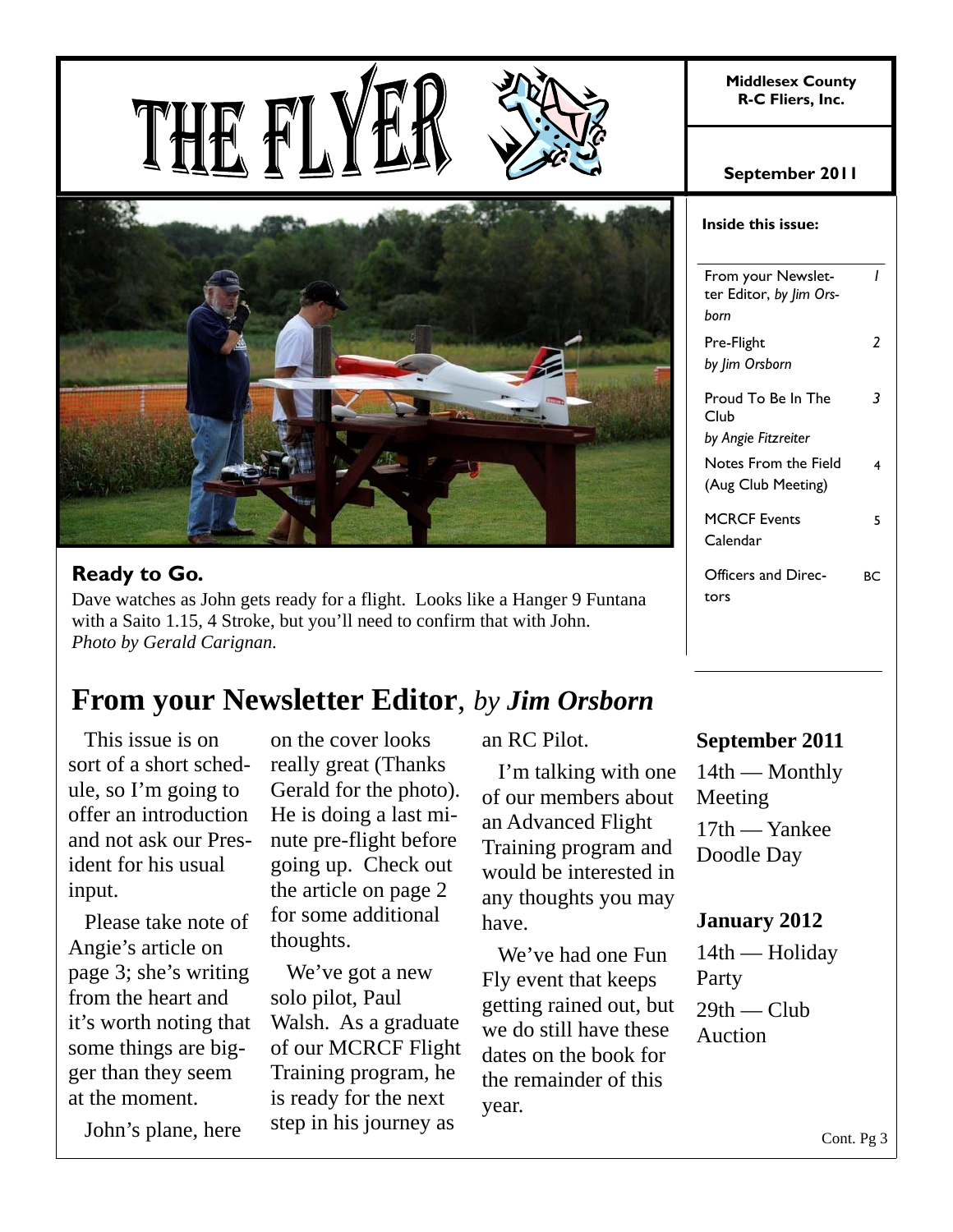## Page 2 and 2 and 2 and 2 and 2 and 2 and 2 and 2 and 2 and 2 and 2 and 2 and 2 and 2 and 2 and 2 and 2 and 2 and 2 and 2 and 2 and 2 and 2 and 2 and 2 and 2 and 2 and 2 and 2 and 2 and 2 and 2 and 2 and 2 and 2 and 2 and 2

## **Pre-Flight** *by Jim Orsborn*

 I guess I could have used any of the photos on this page for the cover, but the one I chose looked so much better. John, I wasn't even at the field when this happened, so please accept my apology for everything that I have wrong. I'm also sorry for what happened, but thought I might be able to fill in some pieces and close out the newsletter.

 When he put the plane back on the pre-flight stand and started the engine, John was heard to say that the engine was running lean, and he thought that was the reason why it sputtered and then just quit on takeoff. Engine failure is a common cause for RC Plane crashes. But it sure does ruin the day when it happens. This plane went into the trees behind the runway



at the parking lot end of the field.

 Nice thing that there were no cars in the parking lot. Guess this is why we don't allow flight over it when there are people and cars there.

 John called on the services of a local tree climbing expert to help get the plane out of the tree. Knowing how and having the right equipment is an important safety factor. John, perhaps you could post the contact info at the field, or we'll add it here to the newsletter. I know that many of you have climbed trees and removed them yourself — poles, ladders, ropes, etc. I've seen them all, but also know that real tree experts will follow safe practices and will retrieve your plane with minimal collateral damage.



 Back to the pre-flight title. I hope that John didn't know the engine was running lean before he took off. If YOU know that the engine is not running quite right: stop, ask for some help, fix the problem. This goes for anything else that is not working



right. Even something that doesn't sound right might turn out to be a servo that has a stripped gear or the control surface is binding because something shifted.

Pre-flight checks should also include knowing the wind direction,

frequency pin conflicts, status of all no-fly areas to be avoided, location of other pilots, planned flight maneuvers, and basic emergency procedures.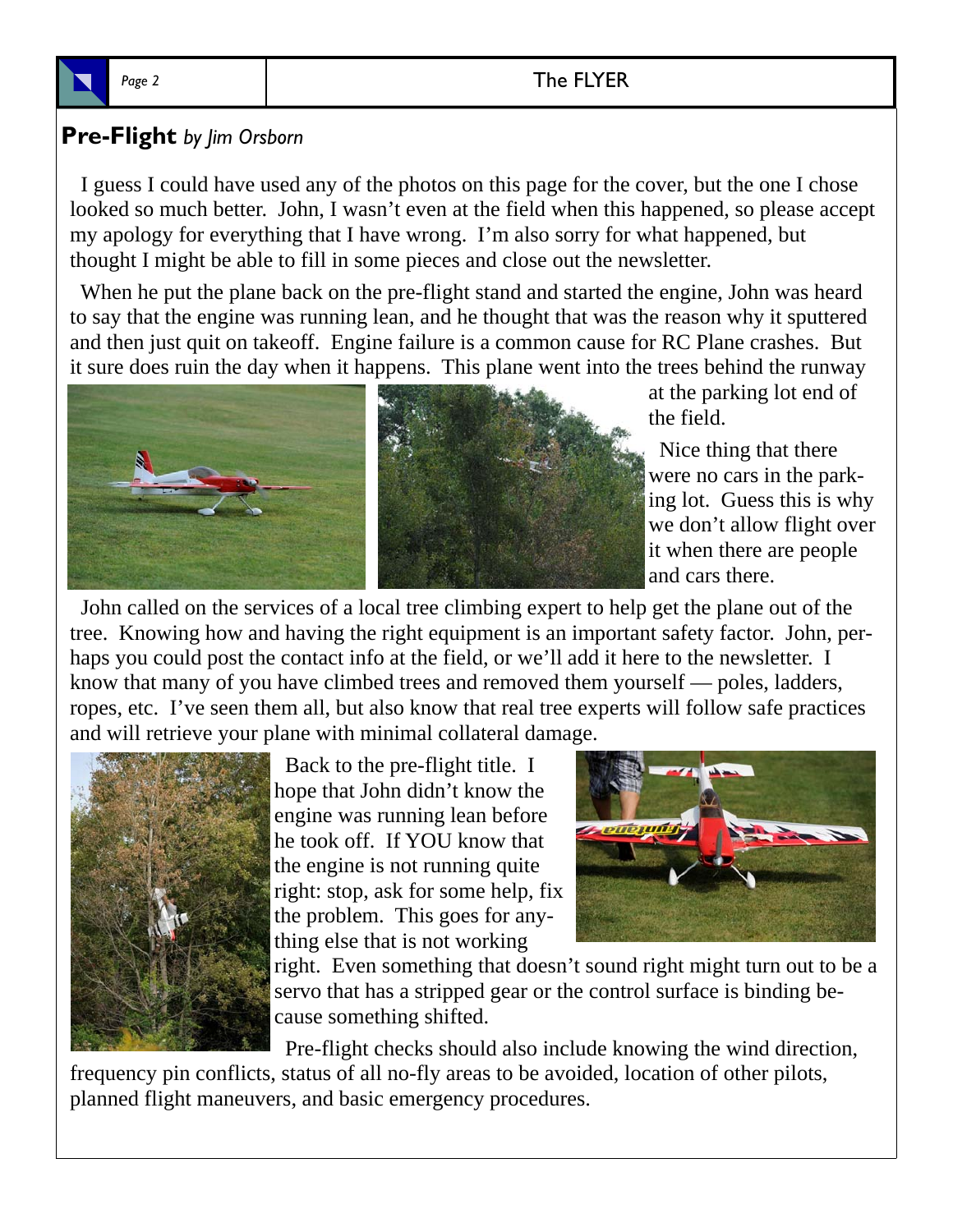### (*Cont. from Cover*)

 Double check the club events mentioned on the cover and on Pg 5.

 Yankee Doodle is a fun day for all that attend, and we do need volunteers to help organize the crowd that will show up to fly.

 The party and Auction are scheduled for January, but you should already have the dates on your calendar.

 In closing, have a great day and be safe as we move into the Fall season.

 Jerry, we are all wishing you a full and speedy recovery, and hope to see you at the field soon.

Jim Orsborn MCRCF Newsletter

## **Proud To Be In The Club** *by Angie Fitzreiter*

My name is Angie Fitzreiter, and I am a female flier. I've thought about writing, to give you my unique perspective, but I've procrastinated. When Jeff Ward brought us "Red Tail Reborn" to watch at the August club meeting, I knew now was the time.

My interest in the MCRCF started with the purchase of our first home, its proximity to the flying field, and frankly because we drove by the field hundreds of times. You could say I was only interested as the wife of a guy who wanted to learn the hobby. However, the more that people welcomed or encouraged me to build or fly, including Don, it became clear that flying is a hobby we would share.

Since the first year we joined, I've had many memorable experiences.

- completing the training program, earning my sign off on a fall afternoon
- becoming honorary "First Lady"
- filling up parts of our basement with planes, parts, engines, and radios
- winning my own DX7 at the Christmas party
- remembering Vic Vogal's life earlier this year
- and the most recent experience was learning about the accomplishments of the Red-Tail Angels.

According to the brochure, "the club is dedicated to the promotion of building and flying radio controlled model aircraft". However, I'd say it is also in the business of promoting great friends, teaching life lessons, and sharing the American dream. So, even though my membership is the result of moving onto Treble Cove Road, a happy flying-related accident, I look forward to learning more, crashing less, and experiencing life together with my flying club.

Angie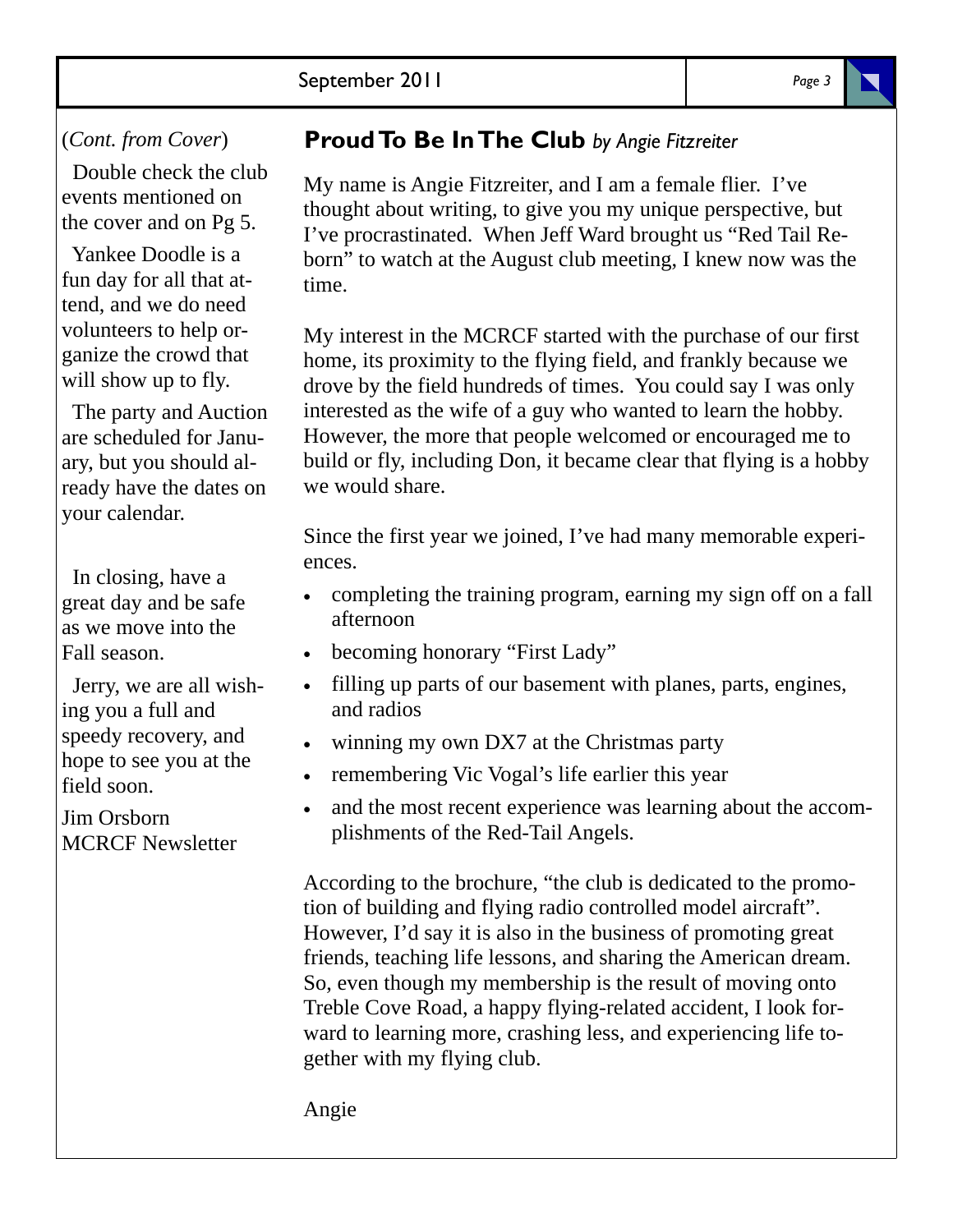## Page 4 **The FLYER**



## **Notes From the Field** *by Jim Orsborn*

#### **August Meeting Notes**

President, Jerry Crowley, opened the August meeting at 7:40 PM with 16 members in attendance.

New Member this month is Buzz Burrowes who joins us from California. Buzz has flown before, but is coming back after an 18 yr slow period.

Jeff Ward offered a Treasurer's report that indicated we still have approximately \$5,000 in the bank.

Ray Capobianca reported that we currently have 63 paid members.

The business portion of the meeting covered the following topics, not necessarily in this order:

Plans were still on the table to hold the Fun Fly on the Rain Date. But this was actually cancelled due to staffing complications. Food, events, were all talked about.

We talked about the Yankee Doodle Day scheduled for September. The club usually supports this three-day event on just Saturday. But after the parade, we usually have several instructors and a couple planes operating on the lower Soccer Field that is behind the Ice Rink. The line of kids who visit is always impressive. We often have a booth against the rear wall of the HS where folks can ask questions.

Workers who can be in place before the parade kicks off are appreciated, but relief workers who show up throughout the day are really appreciated.

#### **Show N Tell**

Paul Sullivan brought a Great Planes Corsair for everyone to see. I've since seen Paul fly this plane and have to admit that it is quite impressive in the air. No retracts, but then the landing gear is less prone to break too.

Bob Forgione brought a Hanger 9 P-51. Bob installed a Saito engine with a remote needle valve. The plane also has retracts that will add to the in-flight realism. I have not seen this one fly, so you'll have to ask Bob for a report.

#### **New Pilot**

Yes, Paul Walsh recently completed the MCRCF

Training program and has qualified for solo flight operations. Please take a moment to congratulate Paul the next time you see him at the field.

#### **Raffle**

We had a .40 size Space Walker as the raffle prize this month. I actually had possession of the winning ticket when it was drawn, but then had to admit that Angie had let me hold her ticket in anticipation of her number being drawn.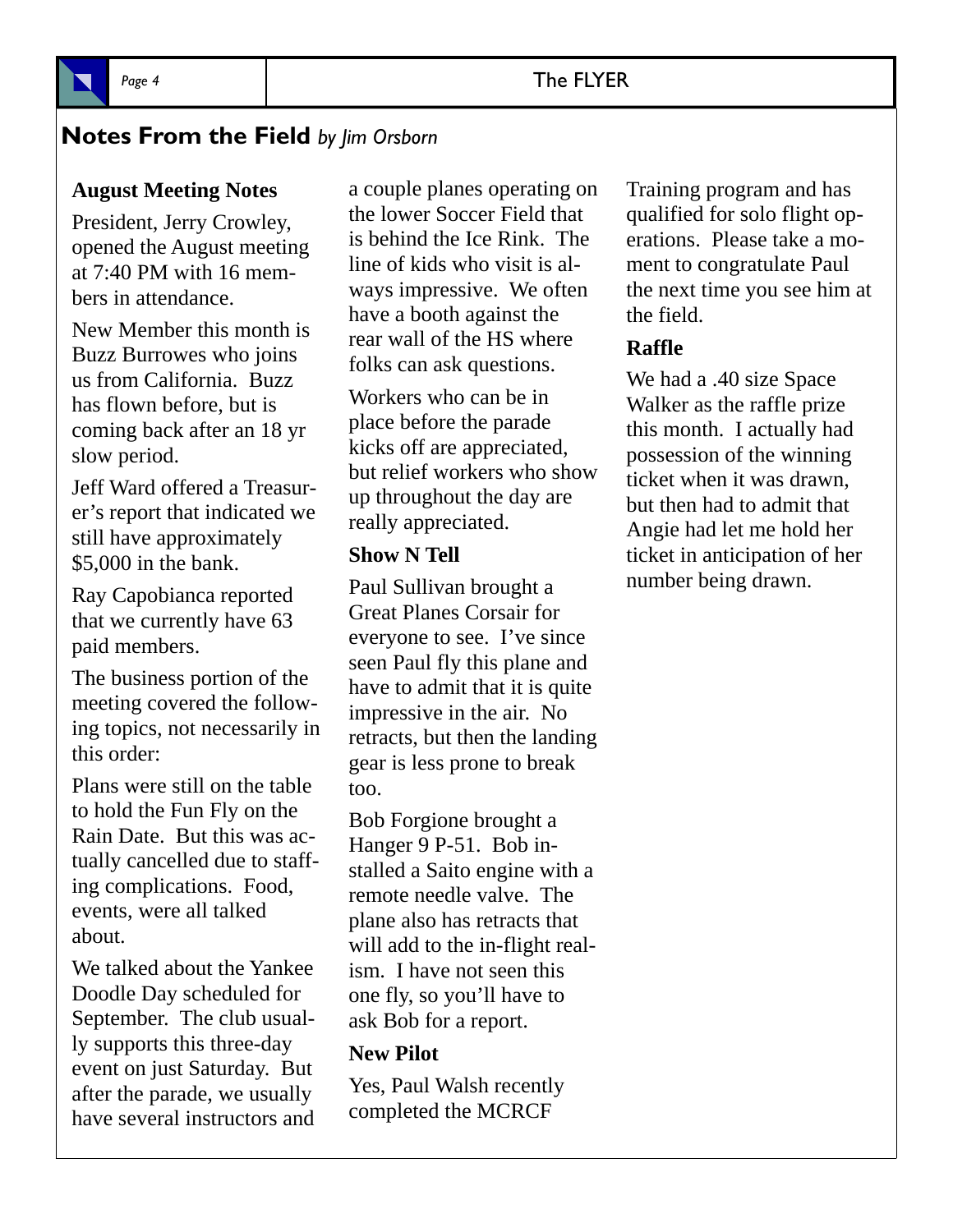## September 2011 *Page 5*



Bob Forgione's P-51



| September 2011 |     |               |                 |              |      |         |  |
|----------------|-----|---------------|-----------------|--------------|------|---------|--|
| Sun            |     |               | Mon Tue Wed Thu |              | Fri  | Sat     |  |
|                |     |               |                 | $\mathcal I$ | 2    | $\beta$ |  |
| $\overline{4}$ | .5  | 6             | - 7             | 8            | 9    | 10      |  |
| 11             | 12  | 13            | 14              | 15           | - 16 |         |  |
| 18             | -19 | <sup>20</sup> | 21              | 22           | - 23 | 24      |  |
| 25             | 26  | 27            | 28              | 29           | 30   |         |  |

Sep 14th — Monthly Meeting Sep 17th — Yankee Doodle Day

Jan 14th — Holiday Party Jan 29th — Club Auction

Paul Sullivan's Corsair



Angie Fitzreiter won the monthly raffle New Solo Pilot; Paul Walsh